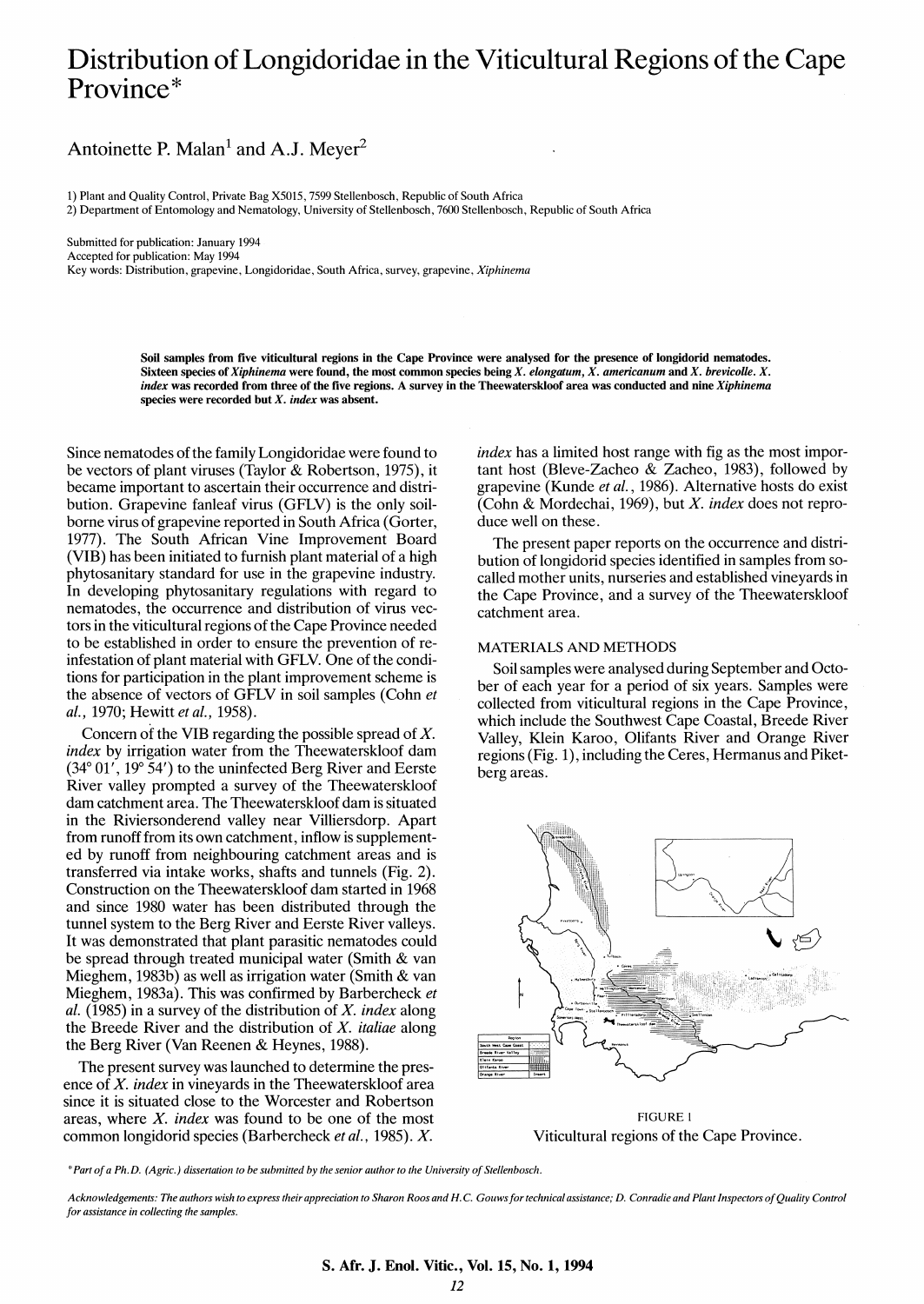The survey in the Theewaterskloof region was conducted during September. Soil samples were taken from established vineyards generally situated close to rivers feeding the dam. A total of 44 soil samples was taken from vineyards in the region, including the Rooihoogte (86% ), Vyeboom (9%) and Elandskloof areas (5%) (Fig. 2). Three samples were taken at fig trees, two in the Rooihoogte area and one in the Vyeboom area.



FIGURE2

Sampling sites for the presence of Longidoridae in the Theewaterskloof catchment area.

Soil samples at the different localities were taken with a spade or a soil auger, depending on soil type, to a depth of 30 cm. Nematodes were extracted by suspending  $500 \text{ cm}^3$ soil in water which was subsequently sieved twice through three stacked 150  $\mu$ m sieves (Flegg, 1967). Residues on sieves were washed into a  $500 \text{ cm}^3$  beaker and cleared for 24 h on a modified Baermann funnel fitted with a 142  $\mu$ m aperture nylon sieve. All longidorid specimens were hand picked, killed and fixed in hot (80-85°C) FAA fixative (Hooper, 1970). After two days in FAA the nematodes were dehydrated, processed in pure glycerine and mounted on permanent microscope slides (Seinhorst, 1962).

## RESULTS

The following *Xiphinema* species were found in samples from the five viticultural regions of the Cape Province in order of decreasing frequency, *X. elongatum* Schuurmans Stekhoven & Theunissen, 1983, *X. americanum* Cobb, 1913 *sensu* Heyns 1974, *X. brevicolle* Lordello & Da Costa, 1961 *sensu* Heyns, 1974, X. *italiae* Meyl, 1953, X. *vanderlindei* Heyns, 1962, *X. pachtaicum* (Tulaganov, 1938), X. *index* Thorne & Allen, 1950, X. *meridianum*  Heyns, 1979, X. *vitis* Heyns, 1974, X. *krugi* Lordello, 1955, X. *parvistilus* Heyns, 1985, X. *barbercheckae* Coomans & Heyns, 1985, X. *capense* Coomans & Heyns, 1985, X. *bolandium* Coomans & Heyns, 1985, X. *mampara,* Heyns 1979 *forma major sensu* Hutsebaut, Heyns & Coomans, 1988 and some unknown *Xiphinema* spp. (Table 1). The only species in the genus *Longidorus* found was *L. pisi* Edward, Misra & Singh, 1964.

|                                                                                    |                                                                         |                                                                      |                                                                                                                                   | Longidorid species identified in samples                                                                 |                                                                                                                                       |                                                                                                       |                                                                                                  |                                                                                           |                                                                                              |                                                                                          |                                                |                                      |                                                               |                                                                                             |                                                                                                                     |                                                                                                                     |                                                                                                       |                                       |                                                                     |                                                                                      |                                                                                |
|------------------------------------------------------------------------------------|-------------------------------------------------------------------------|----------------------------------------------------------------------|-----------------------------------------------------------------------------------------------------------------------------------|----------------------------------------------------------------------------------------------------------|---------------------------------------------------------------------------------------------------------------------------------------|-------------------------------------------------------------------------------------------------------|--------------------------------------------------------------------------------------------------|-------------------------------------------------------------------------------------------|----------------------------------------------------------------------------------------------|------------------------------------------------------------------------------------------|------------------------------------------------|--------------------------------------|---------------------------------------------------------------|---------------------------------------------------------------------------------------------|---------------------------------------------------------------------------------------------------------------------|---------------------------------------------------------------------------------------------------------------------|-------------------------------------------------------------------------------------------------------|---------------------------------------|---------------------------------------------------------------------|--------------------------------------------------------------------------------------|--------------------------------------------------------------------------------|
| P<br>$\mathbf{o}$<br>s<br>Ť<br>t<br>i<br>٧<br>c<br>s<br>a<br>m<br>p<br>I<br>e<br>s | N<br>e<br>g<br>a<br>t<br>i<br>٧<br>e<br>s<br>a<br>m<br>p<br>1<br>e<br>s | т<br>$\mathbf{o}$<br>t.<br>a<br>1<br>s<br>a<br>m<br>p<br>1<br>e<br>s | <b>REGION/AREA</b>                                                                                                                | Х.<br>a<br>m<br>$\boldsymbol{e}$<br>r<br>i<br>$\epsilon$<br>$\overline{a}$<br>n<br>$\boldsymbol{u}$<br>m | b<br>$\boldsymbol{a}$<br>r<br>b<br>$\pmb{e}$<br>r<br>$\mathfrak{c}$<br>h<br>$\pmb{e}$<br>$\overline{c}$<br>k<br>a<br>$\boldsymbol{e}$ | b<br>$\boldsymbol{o}$<br>i<br>$\boldsymbol{a}$<br>n<br>$\boldsymbol{d}$<br>i<br>$\boldsymbol{u}$<br>m | b<br>r<br>$\boldsymbol{e}$<br>v<br>i<br>$\mathcal{C}_{0}^{2}$<br>$\boldsymbol{o}$<br>i<br>i<br>e | $\overline{c}$<br>$\boldsymbol{a}$<br>$\boldsymbol{p}$<br>e<br>n<br>s<br>$\boldsymbol{e}$ | e<br>$\iota$<br>$\boldsymbol{o}$<br>n<br>g<br>a<br>t<br>$\boldsymbol{u}$<br>$\boldsymbol{m}$ | i<br>$\boldsymbol{n}$<br>d<br>$\boldsymbol{e}$<br>x                                      | i<br>t<br>a<br>l<br>i<br>a<br>$\boldsymbol{e}$ | k<br>r<br>$\boldsymbol{u}$<br>g<br>i | m<br>a<br>m<br>p<br>$\boldsymbol{a}$<br>r<br>$\boldsymbol{a}$ | m<br>$\boldsymbol{e}$<br>r<br>i<br>d<br>i<br>a<br>$\boldsymbol{n}$<br>$\boldsymbol{u}$<br>m | p<br>$\boldsymbol{a}$<br>c<br>h<br>$\mathbf{r}$<br>$\boldsymbol{a}$<br>i<br>$\mathfrak{c}$<br>u<br>$\boldsymbol{m}$ | $\boldsymbol{p}$<br>a<br>r<br>ν<br>i<br>$\boldsymbol{s}$<br>$\mathfrak{t}$<br>i<br>$\iota$<br>$\boldsymbol{u}$<br>s | ν<br>$\boldsymbol{a}$<br>n<br>d<br>$\boldsymbol{e}$<br>r<br>l<br>i<br>$\boldsymbol{n}$<br>d<br>e<br>i | ν<br>i<br>t<br>i<br>s                 | p<br>ì<br>s<br>i                                                    | S<br>p.<br>U<br>n<br>k<br>n<br>o<br>W<br>n                                           | S<br>p<br>p.<br>p<br>e<br>r<br>1<br>$\mathbf{o}$<br>c<br>a<br>1<br>i<br>t<br>y |
| 1<br>$\theta$<br>15<br>30<br>8<br>19<br>5<br>94                                    | $\bf{0}$<br>$\overline{c}$<br>27<br>24<br>8<br>9<br>1                   | 1<br>$\overline{\mathbf{c}}$<br>42<br>54<br>16<br>28<br>6<br>415 509 | <b>CAPE COASTAL:</b><br>Cape Town<br>Durbanville<br>Malmesbury<br>Paarl<br>Somerset West<br>Stellenbosch<br>Tulbagh<br>Wellington | 3<br>5<br>-<br>5<br>1<br>60                                                                              | $\mathbf{1}$                                                                                                                          | $\mathbf{1}$<br>L,                                                                                    | 11<br>16<br>$\overline{c}$<br>7<br>$\overline{a}$<br>17                                          | L,<br>÷<br>$\mathbf{1}$<br>-<br>$\mathbf{1}$                                              | $\mathbf{1}$<br>9<br>8<br>$\overline{a}$<br>$\overline{\mathbf{c}}$<br>24                    | $\overline{\phantom{0}}$<br>$\overline{2}$<br>$\overline{a}$<br>$\overline{\phantom{a}}$ | $\mathbf{1}$<br>2<br>-<br>12                   | $\overline{c}$<br>L,<br>1<br>L.      | L<br>-                                                        | 3<br>6<br>$\overline{2}$                                                                    | 1<br>$\mathbf{1}$<br>$\overline{c}$<br>$\overline{\mathbf{4}}$                                                      | $\overline{2}$<br>-<br>$\mathbf{1}$                                                                                 | ÷<br>4                                                                                                | $\overline{a}$<br>3<br>$\overline{4}$ | 1<br>$\mathbf{1}$<br>$\mathbf{1}$<br>$\overline{\phantom{m}}$<br>17 | -<br>$\mathbf{1}$<br>$\overline{\phantom{0}}$<br>$\mathbf{1}$<br>-<br>$\overline{a}$ | 1<br>$\overline{\phantom{0}}$<br>4<br>10<br>3<br>9<br>$\overline{4}$<br>12     |
| 15<br>40<br>66                                                                     | $\overline{2}$<br>33<br>$\overline{7}$                                  | 17<br>73<br>73                                                       | <b>BREEDE RIVER:</b><br>Robertson<br>Swellendam<br>Worcester                                                                      | 4<br>14                                                                                                  | $\mathbf{1}$                                                                                                                          |                                                                                                       | 2<br>6<br>16                                                                                     |                                                                                           | 6<br>6<br>41                                                                                 | 6<br>9<br>$\mathbf{1}$                                                                   | ÷<br>$\overline{2}$                            | 1<br>-<br>6                          | $\mathbf{1}$                                                  | $\mathbf{1}$                                                                                | 1<br>$\mathbf{1}$<br>8                                                                                              | -<br>$\frac{2}{1}$                                                                                                  | 2<br>13<br>3                                                                                          | 1<br>1<br>3                           | 3<br>10<br>5                                                        | $\overline{a}$<br>$\overline{4}$<br>$\mathbf{1}$                                     | 8<br>10<br>15                                                                  |
| 2<br>$\overline{2}$                                                                | 2<br>$\mathbf{1}$                                                       | 4<br>3                                                               | <b>KLEIN KAROO:</b><br>Calitzdorp<br>Ladismith                                                                                    |                                                                                                          |                                                                                                                                       |                                                                                                       | 1                                                                                                |                                                                                           |                                                                                              | 1<br>2                                                                                   |                                                |                                      |                                                               |                                                                                             |                                                                                                                     |                                                                                                                     |                                                                                                       | 1                                     |                                                                     |                                                                                      | 3<br>$\mathbf{1}$                                                              |
| 4                                                                                  | $\theta$                                                                | 4                                                                    | <b>OLIFANTS RIVER:</b><br>Vredendal                                                                                               |                                                                                                          |                                                                                                                                       |                                                                                                       | 2                                                                                                |                                                                                           | 1                                                                                            |                                                                                          | 3                                              |                                      |                                                               |                                                                                             |                                                                                                                     |                                                                                                                     |                                                                                                       | $\mathbf{1}$                          |                                                                     | $\overline{c}$                                                                       | 5                                                                              |
| $\overline{c}$                                                                     | 4                                                                       | 6                                                                    | <b>ORANGE RIVER:</b><br>Upington                                                                                                  |                                                                                                          |                                                                                                                                       |                                                                                                       |                                                                                                  |                                                                                           |                                                                                              |                                                                                          |                                                |                                      |                                                               |                                                                                             |                                                                                                                     |                                                                                                                     | 2                                                                                                     | 1                                     |                                                                     |                                                                                      | 4                                                                              |
| 1<br>0<br>8                                                                        | $\boldsymbol{0}$<br>$\overline{c}$<br>3                                 | 1<br>$\boldsymbol{2}$<br>11                                          | Ceres<br>Hermanus<br>Piketberg                                                                                                    | $\overline{c}$                                                                                           |                                                                                                                                       |                                                                                                       | 1                                                                                                |                                                                                           | 6                                                                                            |                                                                                          |                                                |                                      |                                                               | 1                                                                                           |                                                                                                                     |                                                                                                                     | 1                                                                                                     | $\mathbf{1}$                          |                                                                     |                                                                                      | 1<br>$\overline{ }$<br>5                                                       |
| 37% 63% 852                                                                        |                                                                         |                                                                      | Localities per spp.                                                                                                               | 94                                                                                                       | 2                                                                                                                                     | $\mathbf{1}$                                                                                          | 81                                                                                               | $\overline{c}$                                                                            | 105 21                                                                                       |                                                                                          | 20                                             | 10                                   | 1                                                             | 13                                                                                          | 18                                                                                                                  | 6                                                                                                                   | 25                                                                                                    | 16 38                                 |                                                                     | 9                                                                                    |                                                                                |

TABLE I Occurrence of longidorid species at sampling sites in the Cape Province.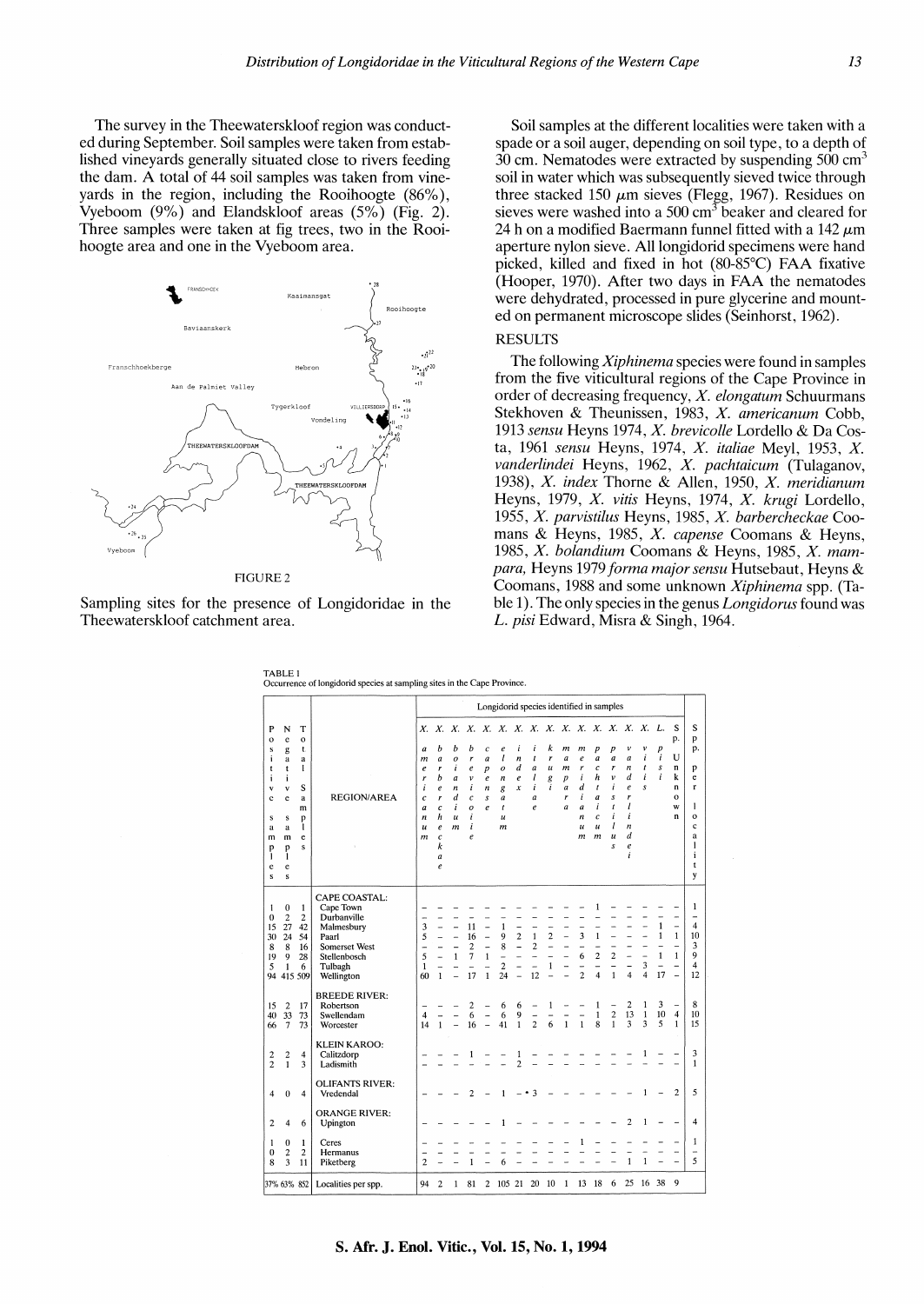Nine species of *Xiphinema* were identified from vineyards in the Theewaterskloof catchment area. *Xiphinema*  spp. present in order of decreasing frequency were  $X$ . *brevicolle, X. elongatum, X. americanum, X. meridianum, X. krugi, X. bolandium, X. judex* Hutsebaut, Heyns & Coomans, 1989, *X. mampara* and *X. vanderlindei* (Table 2). A single species of *Longidorus,* viz. L. *pisi,* was found in six samples. From the samples taken at fig trees only  $X$ . *brevicolle* was present in one sample from the Rooihoogte area.

# TABLE2

Occurrence of longidorid species at sampling sites in the Theewaterskloof catchment area.

|                                                                                                                                                                                                                                                                                                                                            |                                                                                                                                                                                                              |                                                                                                                                                                                                                                                                                                                                           |                                                                                                                                                                |                                                                                                                                                                                                                                                                                                                                                                   | Longidorid species identified in samples                                                                         |                                                 |                                                                                                                                                                                                                                          |                                                                                                                                                                                                                                    |                                                           |                                                   |                                                      |                                                                     |                                                                           |                                                      |                                                                                                                                                                                                                                                                         |
|--------------------------------------------------------------------------------------------------------------------------------------------------------------------------------------------------------------------------------------------------------------------------------------------------------------------------------------------|--------------------------------------------------------------------------------------------------------------------------------------------------------------------------------------------------------------|-------------------------------------------------------------------------------------------------------------------------------------------------------------------------------------------------------------------------------------------------------------------------------------------------------------------------------------------|----------------------------------------------------------------------------------------------------------------------------------------------------------------|-------------------------------------------------------------------------------------------------------------------------------------------------------------------------------------------------------------------------------------------------------------------------------------------------------------------------------------------------------------------|------------------------------------------------------------------------------------------------------------------|-------------------------------------------------|------------------------------------------------------------------------------------------------------------------------------------------------------------------------------------------------------------------------------------------|------------------------------------------------------------------------------------------------------------------------------------------------------------------------------------------------------------------------------------|-----------------------------------------------------------|---------------------------------------------------|------------------------------------------------------|---------------------------------------------------------------------|---------------------------------------------------------------------------|------------------------------------------------------|-------------------------------------------------------------------------------------------------------------------------------------------------------------------------------------------------------------------------------------------------------------------------|
| ${\bf P}$<br>o<br>S<br>e<br>t<br>ī<br>$\mathbf v$<br>e<br>S<br>a<br>m<br>p<br>1<br>e<br>S                                                                                                                                                                                                                                                  | N<br>e<br>g<br>a<br>t<br>1<br>V<br>e<br>S<br>a<br>m<br>p<br>1<br>e<br>${\bf S}$                                                                                                                              | T<br>$\mathbf{o}$<br>t<br>a<br>1<br>S<br>a<br>m<br>p<br>1<br>e<br>S                                                                                                                                                                                                                                                                       | S<br>a<br>m<br>p<br>-1<br>e<br>n<br>u<br>m<br>b<br>e<br>$\mathbf{r}$                                                                                           | <b>LOCALITY</b>                                                                                                                                                                                                                                                                                                                                                   | X.<br>a<br>m<br>e<br>r<br>i<br>c<br>a<br>n<br>u<br>$\boldsymbol{m}$                                              | X.<br>b<br>o<br>I<br>a<br>n<br>d<br>i<br>u<br>m | X.<br>b<br>r<br>e<br>$\boldsymbol{\nu}$<br>i<br>c<br>0<br>l<br>l<br>e                                                                                                                                                                    | X.<br>e<br>$\boldsymbol{l}$<br>0<br>n<br>$\pmb{g}$<br>a<br>t<br>$\boldsymbol{u}$<br>$\boldsymbol{m}$                                                                                                                               | X.<br>j<br>$\boldsymbol{u}$<br>$\boldsymbol{d}$<br>e<br>x | X.<br>k<br>r<br>$\boldsymbol{u}$<br>g<br>i        | X.<br>m<br>a<br>m<br>$\boldsymbol{p}$<br>a<br>r<br>a | X.<br>m<br>e<br>r<br>i<br>d<br>i<br>a<br>n<br>$\boldsymbol{u}$<br>m | X.<br>v<br>$\boldsymbol{a}$<br>n<br>d<br>e<br>r<br>l<br>i<br>n<br>d<br>e  | L.<br>$\boldsymbol{p}$<br>$\boldsymbol{i}$<br>S<br>i | ${\bf S}$<br>p<br>p.<br>p<br>e<br>$\mathbf{r}$<br>1<br>o<br>$\mathbf c$<br>a<br>t<br>y                                                                                                                                                                                  |
| 2<br>3<br>$\mathbf{1}$<br>$\overline{\mathbf{c}}$<br>$\mathbf{1}$<br>$\overline{c}$<br>$\mathbf{1}$<br>1<br>$\overline{c}$<br>$\overline{c}$<br>$\mathbf{1}$<br>3<br>$\overline{\mathbf{c}}$<br>$\mathbf{1}$<br>$\overline{c}$<br>$\overline{c}$<br>1<br>1<br>$\mathbf{1}$<br>$\mathbf{1}$<br>$\mathbf{1}$<br>$\mathbf{1}$<br>$\mathbf{1}$ | $\boldsymbol{0}$<br>0<br>1<br>0<br>0<br>0<br>0<br>1<br>0<br>0<br>0<br>0<br>$\bf{0}$<br>0<br>0<br>0<br>0<br>0<br>$\boldsymbol{0}$<br>$\boldsymbol{0}$<br>$\mathbf{1}$<br>$\boldsymbol{0}$<br>$\boldsymbol{0}$ | 2<br>3<br>$\overline{c}$<br>$\overline{c}$<br>$\mathbf{1}$<br>$\overline{c}$<br>$\mathbf{1}$<br>$\overline{c}$<br>$\overline{c}$<br>$\overline{c}$<br>$\mathbf{1}$<br>3<br>$\overline{c}$<br>$\mathbf{1}$<br>$\overline{c}$<br>$\overline{c}$<br>1<br>1<br>$\mathbf{1}$<br>$\mathbf{1}$<br>$\overline{c}$<br>$\mathbf{1}$<br>$\mathbf{1}$ | $\mathbf{1}$<br>$\overline{\mathbf{c}}$<br>3<br>4<br>5<br>6<br>7<br>8<br>9<br>10<br>11<br>12<br>13<br>14<br>15<br>16<br>17<br>18<br>19<br>20<br>21<br>22<br>23 | ROOIHOOGTE:<br>Welgelegen<br>Goedehoop<br>Waterval<br>Wonderfontein<br>Tweefontein<br>Maranda<br>Goedehoop<br>Rivierspruit<br>Bloemendal<br>Skoongezicht<br>Elandia<br>Skoongesig<br><b>Skoongesig Boerdery</b><br>Green Oaks of Valley<br>Radyn<br>Goedemoed<br>Erfkamp<br><b>Oude Non Pareil</b><br>Enon<br>Kyk Uit<br>Driefontein<br>Non Pareil<br>Driefontein | 3<br>$\mathbf{1}$<br>1<br>1<br>1<br>1<br>1<br>1<br>$\overline{c}$<br>-<br>$\mathbf{1}$<br>$\mathbf{1}$<br>—<br>1 | $\mathbf{1}$                                    | 2<br>$\mathbf{1}$<br>$\mathbf{1}$<br>$\mathbf{1}$<br>$\mathbf{1}$<br>$\overline{c}$<br>$\mathbf{1}$<br>$\mathbf{1}$<br>$\overline{\mathbf{c}}$<br>-<br>$\mathbf{1}$<br>$\mathbf{1}$<br>1<br>$\mathbf{r}$<br>$\mathbf{1}$<br>$\mathbf{1}$ | 3<br>$\overline{c}$<br>$\overline{\phantom{0}}$<br>$\mathbf{1}$<br>$\mathbf{1}$<br>$\mathbf{1}$<br>$\overline{\mathbf{c}}$<br>$\mathbf{1}$<br>$\overline{c}$<br>$\overline{c}$<br>$\mathbf{1}$<br>$\overline{c}$<br>$\overline{c}$ | $\mathbf{1}$<br>$\overline{\phantom{0}}$<br>-<br>-<br>-   | $\mathbf{1}$<br>$\mathbf{1}$<br>1<br>$\mathbf{1}$ | $\mathbf{1}$                                         | $\mathbf{1}$<br>1<br>$\mathbf{1}$<br>$\mathbf{1}$                   | $\mathbf{1}$<br>$\overline{\phantom{0}}$<br>÷<br>$\overline{\phantom{0}}$ | 3<br>-<br>$\mathbf{2}$<br>-<br>-                     | 1<br>5<br>$\overline{c}$<br>5<br>$\overline{c}$<br>3<br>$\mathbf{1}$<br>1<br>3<br>$\overline{c}$<br>3<br>$\overline{\mathbf{4}}$<br>$\mathbf{1}$<br>3<br>3<br>3<br>$\overline{c}$<br>1<br>$\mathbf{1}$<br>$\mathbf{r}$<br>$\mathbf 3$<br>$\mathbf{1}$<br>$\overline{c}$ |
| 1<br>$\mathbf 1$<br>$\overline{2}$                                                                                                                                                                                                                                                                                                         | $\boldsymbol{0}$<br>$\pmb{0}$<br>$\bf{0}$                                                                                                                                                                    | 1<br>$\mathbf{1}$<br>$\overline{2}$                                                                                                                                                                                                                                                                                                       | 24<br>25<br>26                                                                                                                                                 | <b>VYEBOOM:</b><br>Versoek<br>Ebenhaezer<br>Outol                                                                                                                                                                                                                                                                                                                 |                                                                                                                  |                                                 | $\mathbf{1}$<br>$\mathbf{1}$<br>$\mathbf{1}$                                                                                                                                                                                             | $\mathbf{1}$                                                                                                                                                                                                                       |                                                           |                                                   |                                                      |                                                                     |                                                                           |                                                      | $\mathbf{2}$<br>$\mathbf{1}$<br>$\mathbf{1}$                                                                                                                                                                                                                            |
| $\mathbf{1}$<br>$\bf{0}$                                                                                                                                                                                                                                                                                                                   | $\boldsymbol{0}$<br>$\mathbf{1}$                                                                                                                                                                             | $\mathbf{1}$<br>$\mathbf{1}$                                                                                                                                                                                                                                                                                                              | 27<br>28                                                                                                                                                       | <b>ELANDSKLOOF:</b><br><b>Kaaimansgat Boerdery</b><br><b>Kaaimansgat Boerdery</b>                                                                                                                                                                                                                                                                                 |                                                                                                                  |                                                 |                                                                                                                                                                                                                                          |                                                                                                                                                                                                                                    |                                                           |                                                   |                                                      | $\mathbf{1}$<br>$\mathbf{1}$                                        |                                                                           | $\mathbf{1}$                                         | $\mathbf{1}$<br>$\overline{c}$                                                                                                                                                                                                                                          |
| 91%                                                                                                                                                                                                                                                                                                                                        | 9%                                                                                                                                                                                                           | 44                                                                                                                                                                                                                                                                                                                                        |                                                                                                                                                                | Localities per species                                                                                                                                                                                                                                                                                                                                            | 15                                                                                                               | $\mathbf{1}$                                    | 21                                                                                                                                                                                                                                       | 21                                                                                                                                                                                                                                 | $\bf{0}$                                                  | $\overline{\mathbf{4}}$                           | $\mathbf{1}$                                         | 6                                                                   | $\mathbf{1}$                                                              | 6                                                    |                                                                                                                                                                                                                                                                         |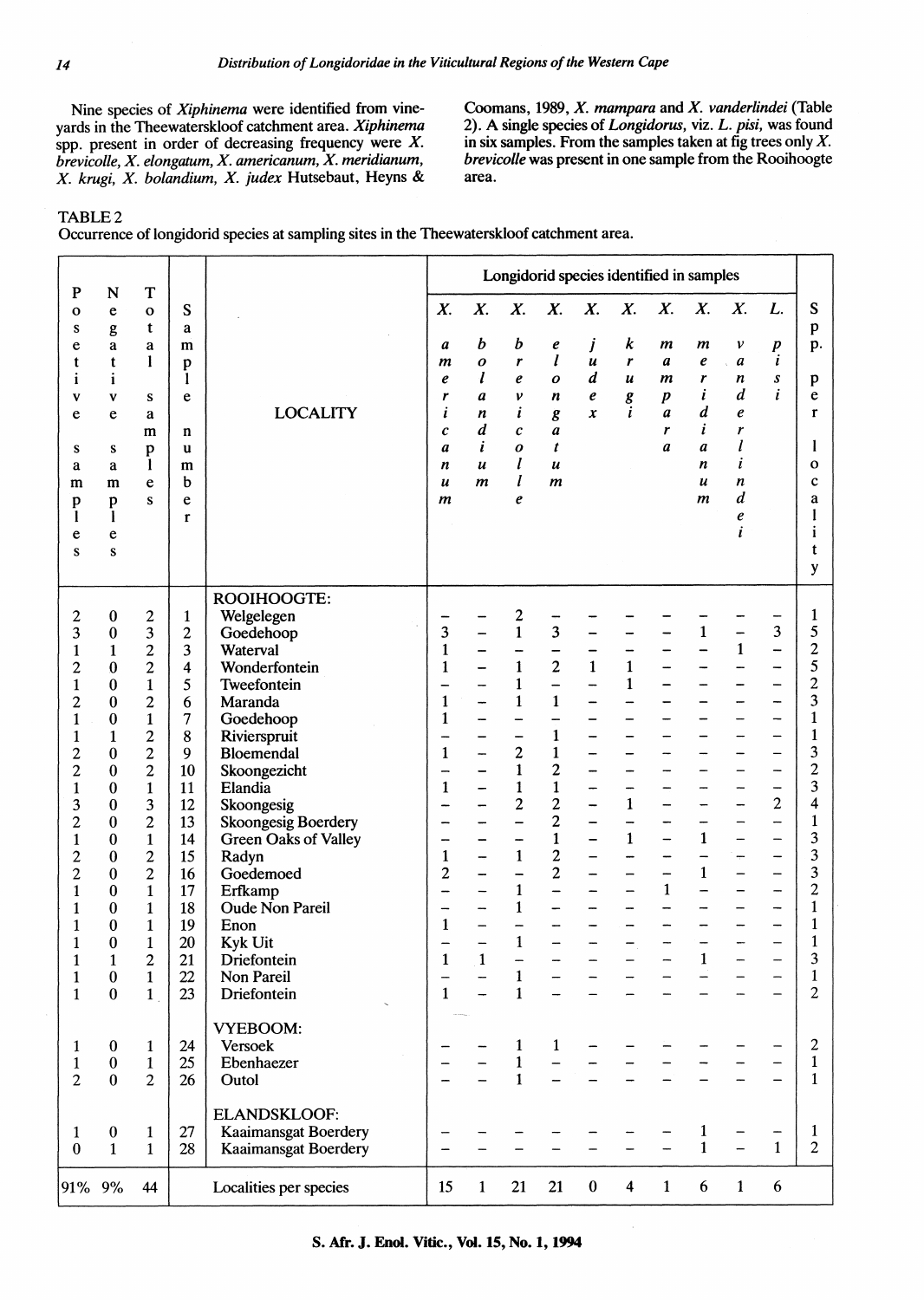### DISCUSSION

*Xiphinema* spp. occurred in only 37% of the samples, which include samples from mother units and nurseries (Table 1). This low incidence should be viewed against the backdrop of 91% incidence in established vineyards in the Theewaterskloof catchment area (Table 2). The low incidence can possibly be attributed to several cultural practices such as regular soil fumigation, extended fallowing, use of virgin land and crop rotation in mother units and nurseries.

In the survey of established vineyards in the Theewaterskloof area, two or more species often occurred together in a single sample. Single species occurred in 34% of the samples while  $21\%$ ,  $27\%$ ,  $7\%$  and  $11\%$  contained two, three, four and five longidorid species respectively. The Worcester area (Table 1) yielded up to 15 different species.

*X. americanum* occurred in the Coastal and Breede River regions (Table 1). This nematode is also a vector of nepoviruses, such as peach rosette mosaic virus, the grapevine yellow vein virus strain of tomato ringspot virus (Bovey *et al.,* 1980) and tobacco ringspot virus (Mcguire, 1964) in the U.S.A. According to Lamberti & Bleve-Zacheo (1979) *X. americanum sensu lata* is a complex containing many different species and clarification of the vector potential of the component species is required.

*X. italiae* is more widely distributed in the viticultural regions of the Cape Province than was initially indicated (Van Mieghem & Pieterse, 1989; Van Reenen & Heyns, 1986). It occurred in all regions except the Orange River and Klein Karoo regions where the number of samples taken was very low. According to Trudgill *et al.,* ( 1983) the experimental proof supplied by Cohn *et al.,* (1970) is sufficient to regard *X. italiae* as a vector of GFLV. Catalano *et al.*, (1992) found no GFLV associated with *X*. *italiae* in ELISA tests and in transmission studies, but indicated that no feeding had taken place.

*X. index* was first recorded in Robertson and Swellendam (Heyns, 1971). A survey of the Breede River valley indicated that *X. index* occurred only in the Robertson district (Barbercheck *et al.,* 1985). *X. index* was reported in samples from the Plant Improvement vineyards (Barbercheck & Heyns, 1986) in the Worcester district. Van Reenen & Heyns (1986) reported a single *X. index* specimen during a survey of the Berg River system on the farm La Shamell in the Paarl district in 1986, but subsequent sampling yielded no more specimens of *X. index.* During this survey *X. index* was again found in the Breede River region and in two samples in the Paarl area, but in a different locality. It was also found in Calitzdorp and Ladismith in the Klein Karoo region.

Six *Longidorus* spp. are known to transmit nepoviruses associated with a grapevine disease (Lamberti & Roca, 1989). None of these species was found in vineyards in the Cape Province. *L. pisi* was found in 38 localities, but has not been reported to be a virus vector as yet.

The Theewaterskloof survey provided the first record of *X. judex* on grapevine in the Cape Province. The species was originally recorded from wet soil under ferns in Venda, from indigenous grassland at Leisure Bay in Natal (Hutsebaut *et al.,* 1989) and from Transvaal (Hutsebaut & Heyns, 1989.)

Heyns (1977) described *X. krugi* from two vineyards in Brandvlei and Stellenbosch respectively. Barbercheck *et al.* (1985) reported *X. krugi* from Robertson, while Van Reenen & Heyns, 1986 reported *X. krugi* from Franschhoek and Wellington. In this survey *X. krugi* was found in Robertson, Tulbagh, Worcester, Paarl and in Rooihoogte during the Theewaterskloof survey.

*X. barbercheckae* occurred in Wellington and Worcester, *X. bolandium* in Stellenbosch and Rooihoogte, *X. capense* in Wellington and Stellenbosch and *X. mampara*  in the Rooihoogte and Worcester areas. These four endemic species are seldom found in vineyards (Heyns, 1979; Coomans & Heyns, 1985). *X. vitis, X. meridianum, X. parvistilus, X. vanderlindei* and *X. pachtaicum* occurred more frequently; with the exception of *X. pachtaicum;* all these species are endemic. The present survey as well as similar studies (Barbercheck & Heyns, 1986; Van Mieghem & Pieterse, 1989; Van Reenen & Heyns, 1986) indicated that *X. elongatum, X. americanum* and *X. brevicolle* are the most common *Xiphinema* species occurring on grapevine in the Cape Province.

The Theewaterskloof catchment area survey indicated longidorid species in 91% of the samples taken, but no *X. index* was found. No water is actively transported via pipelines or tunnels from the Robertson or Worcester areas infested with *X. index.* The elevation of Rooihoogte prevents runoff water from infested areas entering the dam. From these results it can be concluded that the possibility of dissemination of *X. index* through irrigation water from the Theewaterskloof area seems to be slight.

The presence of *X. index* in the Cape Coastal region is discouraging since most of the mother units and nurseries participating in the plant improvement scheme are situated in this region. Once soil is infested with *X. index* it cannot be used for the production of GFLV-free grapevine material, since fumigation can only temporarily reduce nematode numbers and the nematodes may survive for up to ten years on root fragments in the soil (Raski *et al.,* 1965). The local populations of *X. index* is a good vector of GFLV (Malan & Meyer, 1992), but also a potent pathogen on certain grapevine rootstocks such as Jacquez and S04 (Malan & Meyer, 1993).